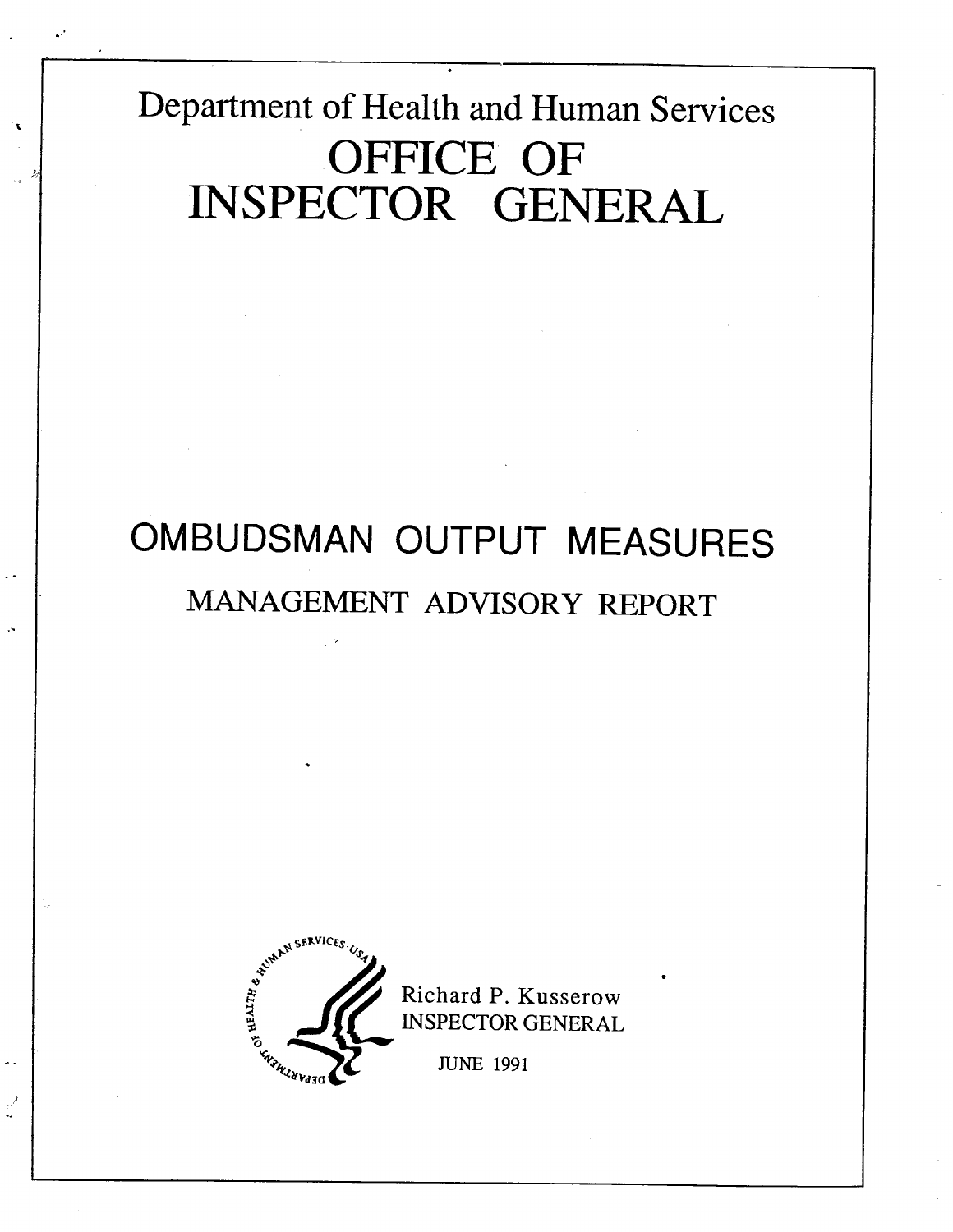#### OFFICE OF INSPECTOR GENERAL

Å

۰ŧ.

The mission of the Office of Inspector General (OIG), as mandated by Public Law 95-452, as amended, is to protect the integrity of the Department of Health and Human Services' (HHS) programs as well as the health and welfare of beneficiaries served by those programs. This statutory mission is carried out through a nationwide network of audits, investigations, and inspections conducted by three OIG operating components: the Office of Audit Services, the Office of Investigations, and the Office of Evaluation and Inspections.. The OIG also informs the Secretary of HHS of program and management problems, and recommends courses to correct them.

#### OFFICE OF AUDIT SERVICES

The OIG's Office of Audit Services (OAS) provides all auditing services for HHS, either by conducting audits with its own audit resources or by overseeing audit work done by others. Audits examine the performance of HHS programs and/or its grantees and contractors in carrying out their respective responsibilities, and are intended to provide independent assessments of HHS programs and operations in order to reduce waste, abuse and mismanagement and to promote economy and efficiency throughout the Department.

#### OFFICE OF INVESTIGATIONS

The OIG's Office of Investigations (OI) conducts criminal, civil, and administrative investigations of allegations of wrongdoing in HHS programs or to HHS beneficiaries and of unjust enrichment by providers. The investigative efforts of OI lead to criminal convictions, administrative sanctions, or civil money penalties. The OI also oversees State Medicaid fraud control units which investigate and prosecute fraud and patient abuse in the Medicaid program.

#### OFFICE OF EVALUATION AND INSPECTIONS

The OIG's Office of Evaluation and Inspections (OEI) conducts short-term management and program evaluations (called inspections) that focus on issues of concern to the Deparment, the Congress, and the public. The fmdings and recommendations contained in the inspections reports generate rapid, accurate, and up-to-date information on the efficiency, vulnerability, and effectiveness of deparmental programs.

This report was prepard in the New York Regional Office under the direction of Regional Inspector General Thomas F. Tully. Project staff included:

Alan S. Levine, Headquarters

Renee Schlesinger, Project Leader Demetra Arapakos Nancy Harrison Alan S. Meyer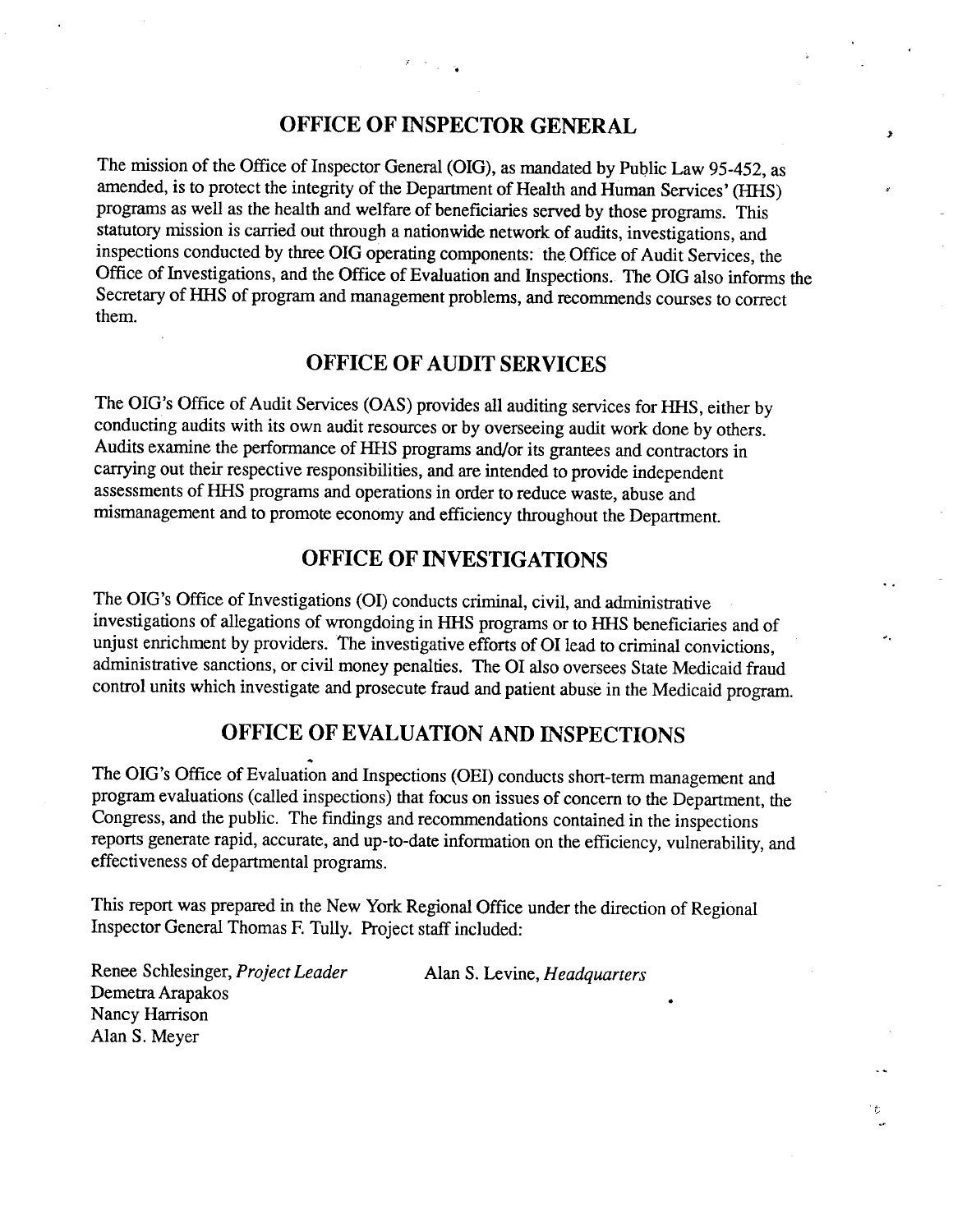# Department of Health and Human Services OFFICE OF INSPECTOR GENERAL

# OMBUDSMAN OUTPUT MEASURES MANAGEMENT ADVISORY REPORT



Richard P. Kusserow **INSPECTOR GENERAL** 

OEI-02-90-02121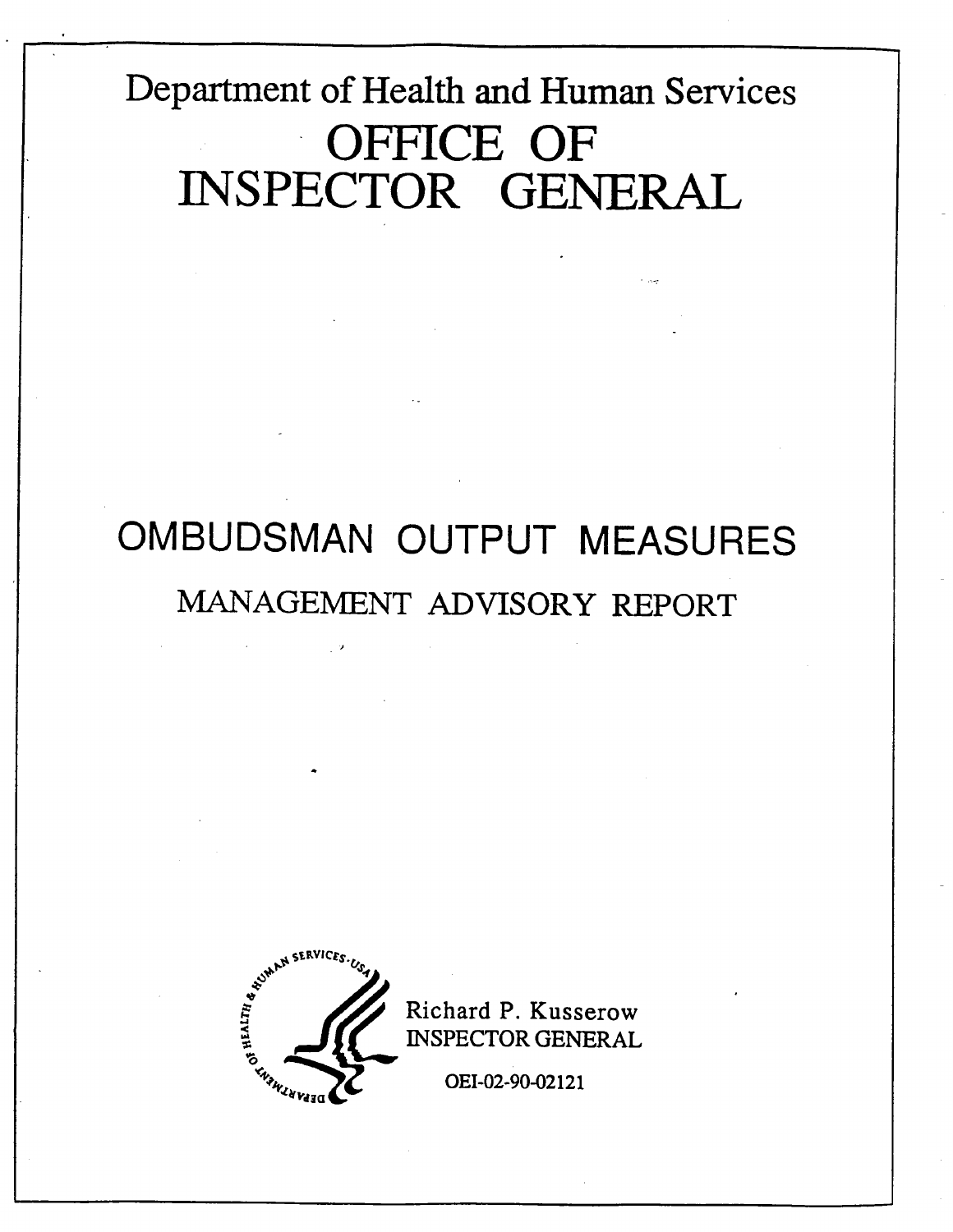## EXECUTIVE SUMMARY

#### PURPOSE

The purpose is to identify methods for measuring the success of ombudsman programs.

#### BACKGROUND

We recently conducted an inspection of State Long Term Care Ombudsman Programs. See our report OEI-02-90-02120 entitled "Successful Ombudsman Programs." In that inspection, we interviewed all State ombudsmen to determine the characteristics of successful programs and to help identify highly successful programs.

In analyzing this information, we created a multi-dimensional index which served as a conceptual basis for rating the activities of all ombudsman programs. We believe that this index can serve as an example of an output measurement system for periodically monitoring and appraising the effectiveness of ombudsmen programs.

The criteria used to evaluate these programs fall into two dimensions: visibility and complaint resolution. A third dimension--peer recommendations--was also incorporated into the index. . Four levels of success were then identified by reviewing the frequency distribution of each of these criteria.

#### RECOMMENDATION

The index is meant to demonstrate that, despite certain limitations, such a measurement system is possible. The development of a measurement or rating system, using either our methodology or an alternative, would provide a comparative basis for analyzing State programs, measuring progress, and targeting technical assistance. We recommend that you implement such a system.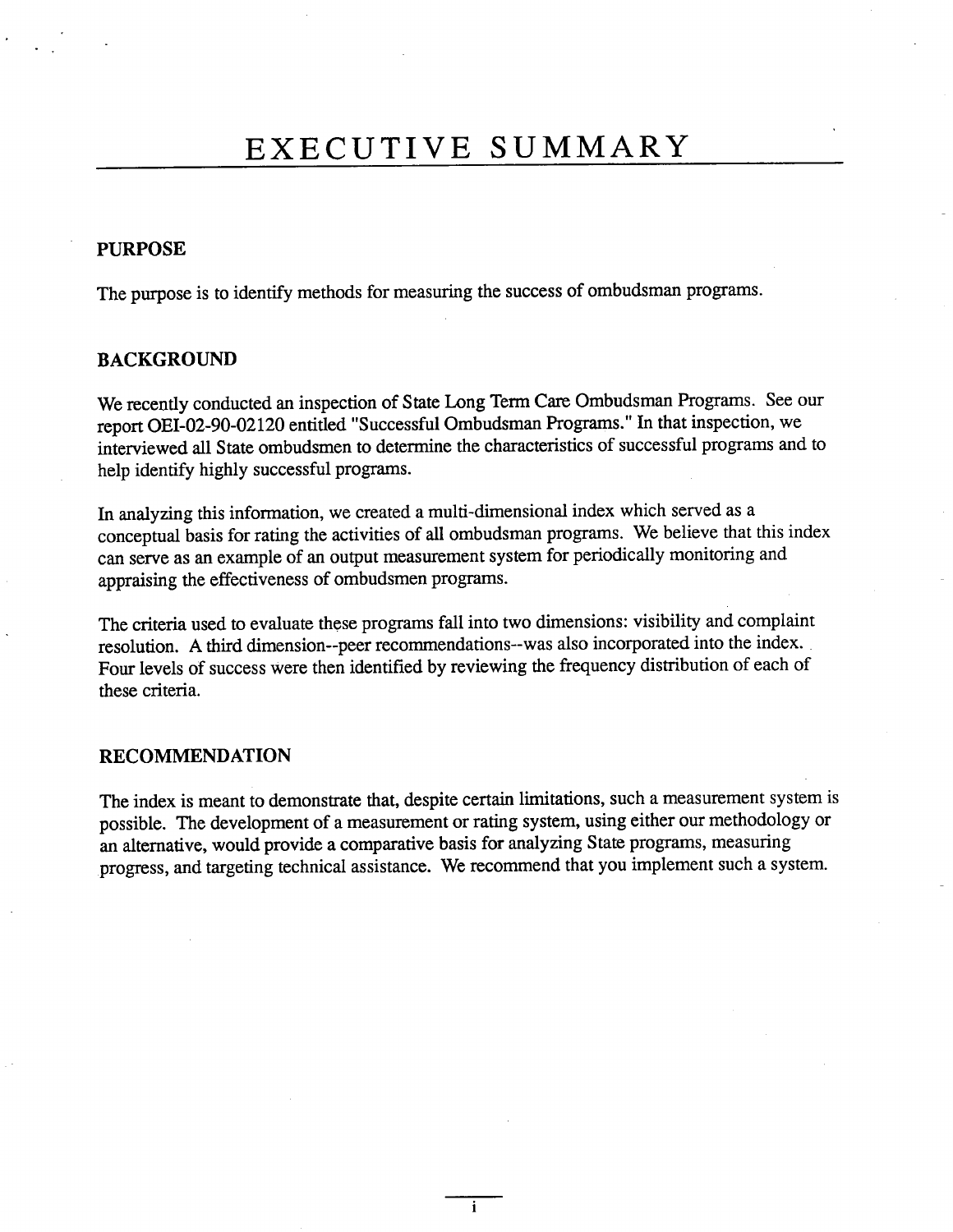### TABLE OF CONTENTS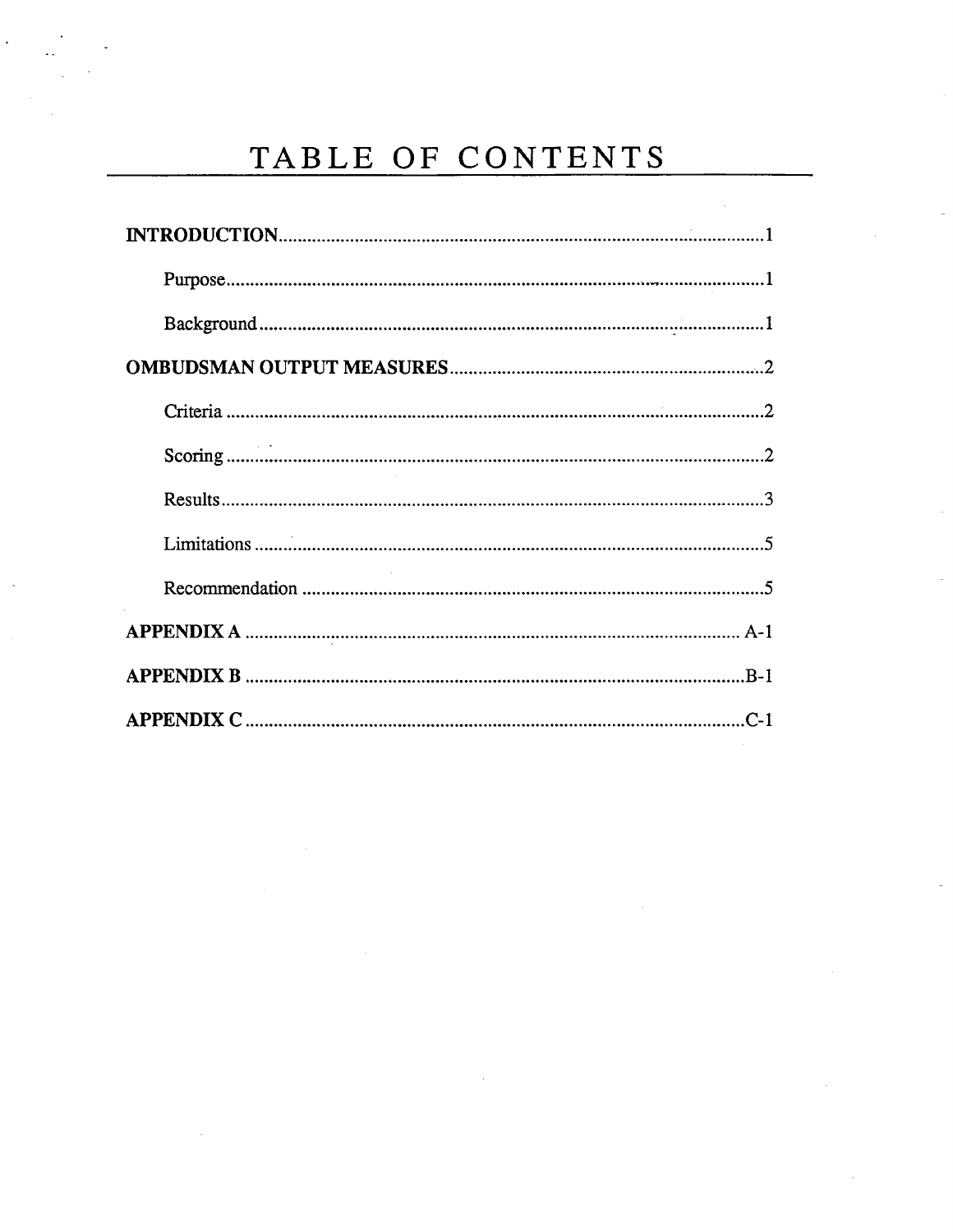### INTRODUCTION

#### PURPOSE

The purpose is to identify methods for measuring the success of ombudsman programs.

#### BACKGROUND

We recently conducted an inspection of State Long Term Care Ombudsman Programs. See our draft report OEI-02-90-02120 entitled "Successful Ombudsman Programs" issued in April 1991. In that inspection, ombudsmen from all States, the District of Columbia (DC) and Puerto Rico (PR) were interviewed by telephone to discuss what makes an ombudsman program successful. They were asked to (1) suggest criteria and standards for judging ombudsman program activities; (2) report their experiences in these activities; and (3) identify States they feel have successful programs. The purpose of these interviews was to determine the characteristics of successful programs and to help identify highly successful programs which we would look at in greater depth.

In analyzing this information, we created a multi-dimensional index which served as a conceptual basis for rating the activities of all ombudsman programs. We believe that this index might serve as an example of an output measurement system that could be used to periodically monitor and appraise the effectiveness of ombudsmen programs. We are providing this as one methodological tool in support of the inspection's recommendation that the Administration on Aging (AoA) should work with States to develop model operational guidelines in areas such as frequency of visits; staff-to-bed ratios; volunteer-to-bed ratio; complaint response time; complaint resolution percentages; recruitment, training and retention of staff and volunteers; and program publicity.

 $\mathbf{1}$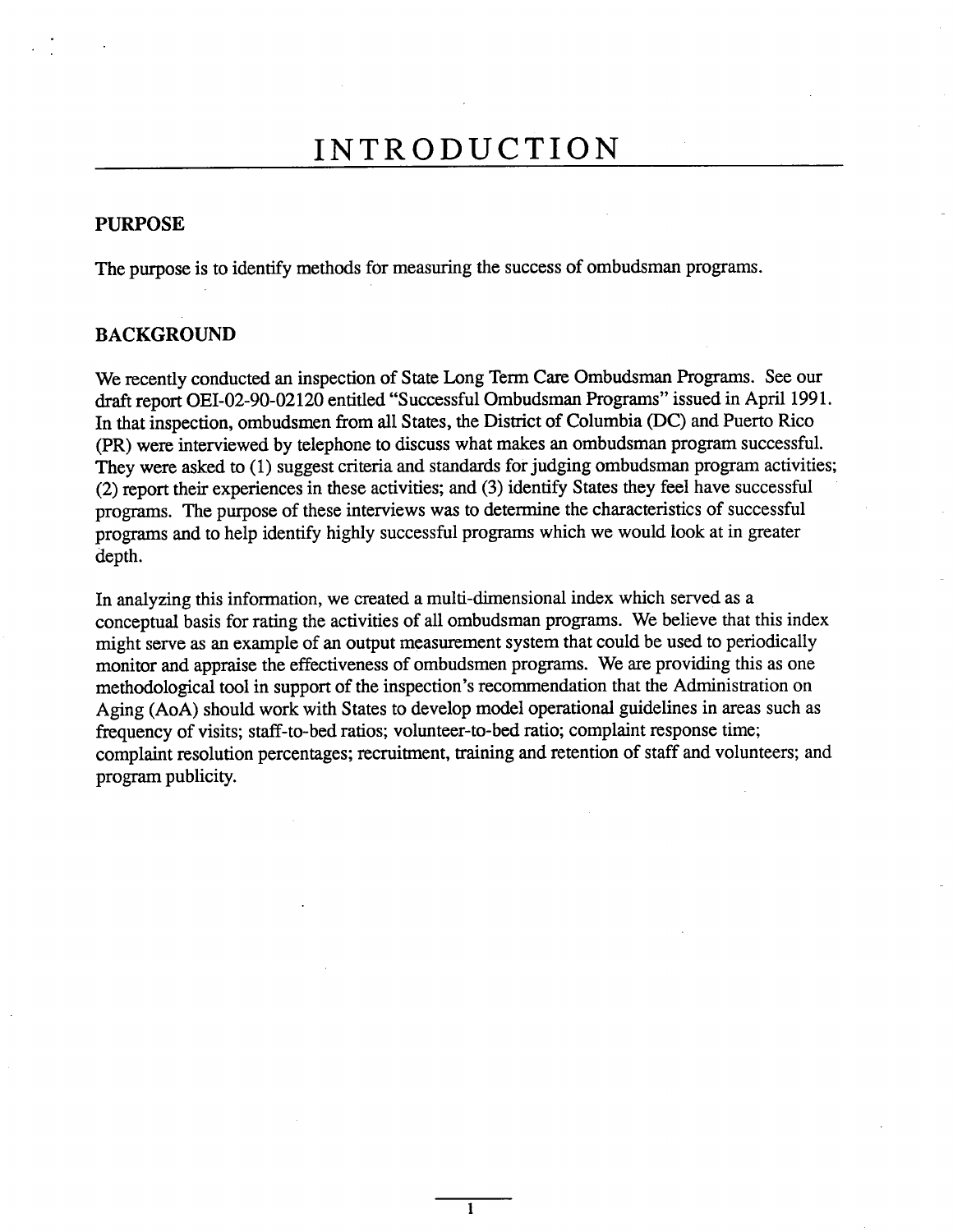#### CRITERIA

Telephone interviews revealed performance criteria which ombudsmen feel should be used to evaluate their programs. These criteria fall into two dimensions: visibility and complaint resolution. The 51 responding State ombudsman programs were rated on their reported activities in these areas. A third dimension of success, peer recommendations, was also incorporated into the index. We asked each State to identify other States that they feel have successful programs; the recommendations each State program received from fellow ombudsmen were scored. Table 1 lists the criteria which fall under each dimension.

#### TABLE 1 Criteria for Measuring Success of Ombudsman Programs

#### **VISIBILITY**  $\mathbf{L}$

Frequency of visits to facilities annually Ratio of professional staff to facility beds \*Ratio of volunteers to facility beds

#### II. COMPLAINT RESOLUTION

Response time for life-threatening complaints \*Response time for other complaints.

\*Percentage of complaints resolved per year

#### II. PEER RECOMMENDATIONS

Number of times fellow ombudsmen recommended State as having a model program

#### SCORING

Four levels of success were identified by reviewing the frequency distribution of each of these criteria. Every State's performance was scored from high (4 points for the best reported experiences) to low (1 point). For instance, a State program that makes regular weekly visits to long term care facilities earned four points in that activity; a State that only visits facilities to follow up on complaints but never makes routine visits earned one point. The scoring system for each criterion is outlined in Table 2 as follows: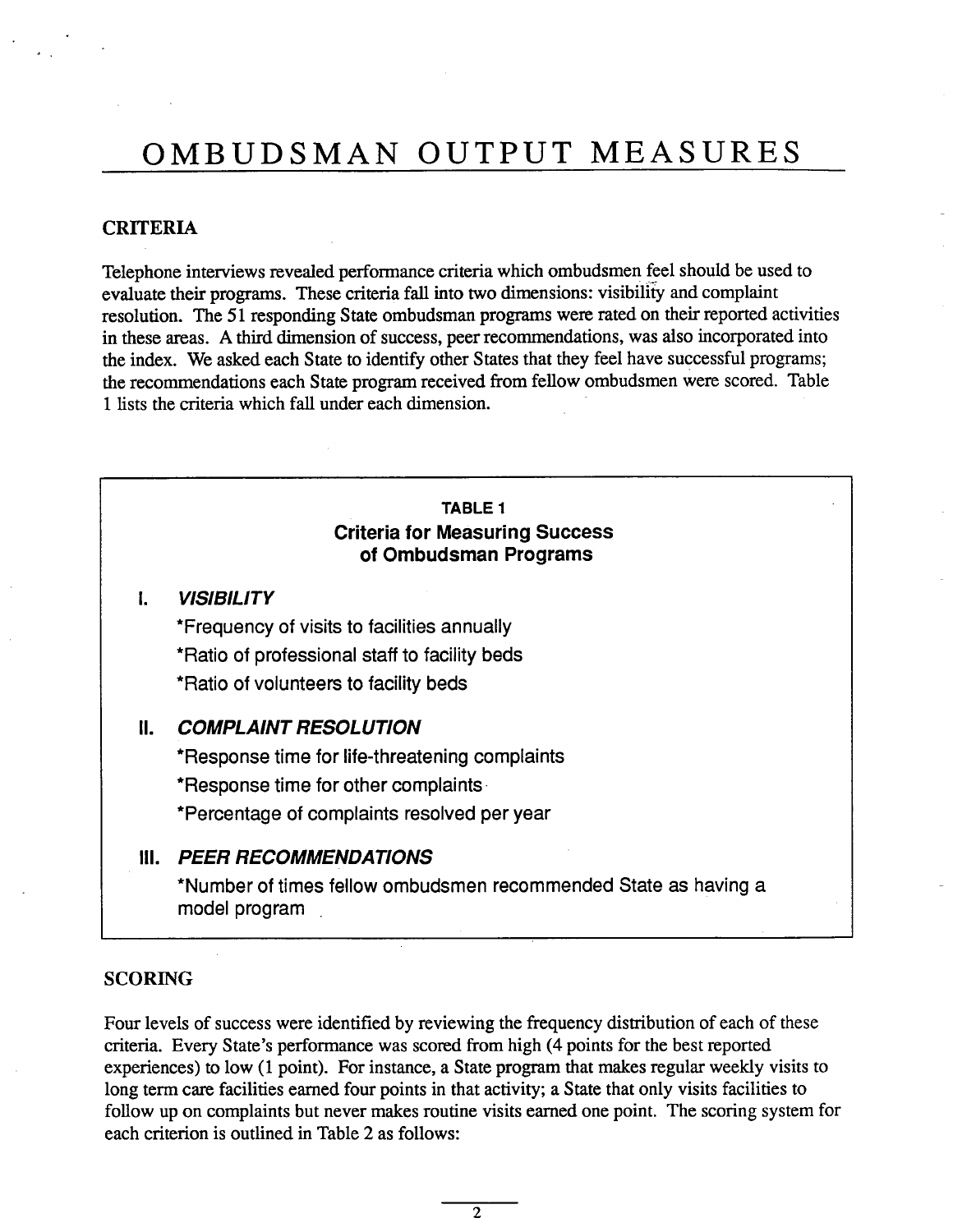#### TABLE 2 Scoring System

#### VISIBILITY:

| Points      | <b>Frequency of</b><br>regular visits | Ratio of<br>staff to beds | Ratio of<br>volunteers to beds |
|-------------|---------------------------------------|---------------------------|--------------------------------|
| 4           | weekly                                | 1:1-1499 beds             | $1:1 - 169$ beds               |
| 3           | monthly                               | 1:1500-2999               | 1:170-999                      |
| $\mathbf 2$ | 1-4 times/yr                          | 1:3000-4499               | 1:1000 plus                    |
| 1           | only follow-up                        | 1:4500 plus               | no volunteers                  |
|             |                                       |                           |                                |

#### COMPLAINT RESOLUTION:

|                |                              |                                           | Percent of<br>complaints |
|----------------|------------------------------|-------------------------------------------|--------------------------|
| <b>Points</b>  | life-threatening             | Response time to:<br>non life-threatening | resolved per year        |
|                |                              |                                           |                          |
| 4              | 24 hours                     | 24 hours                                  | over 90%                 |
| 3              | 24-48 hours                  | $2-3$ days                                | 75-89%                   |
| $\overline{2}$ | $3-5$ days                   | 4-5 days                                  | 65-74%                   |
| $\mathbf{1}$   | 1 week                       | over 5 days                               | less than 65%            |
|                |                              |                                           |                          |
|                |                              |                                           |                          |
|                | <b>PEER RECOMMENDATIONS:</b> |                                           |                          |
|                |                              |                                           |                          |
| <b>Points</b>  |                              | Number of votes as model program          |                          |
| 4              |                              | 14 - 20 votes                             |                          |
| 3              |                              | 7 - 13 votes                              |                          |
| $\overline{2}$ |                              | $2 - 6$ votes                             |                          |
|                |                              |                                           |                          |

#### **RESULTS**

 $\mathbf{1}$ 

The points earned for visibility, complaint resolution, and for being a model were totalled to obtain a final score for each State. As shown in Table 3 the final scores range from a low of 11 points to a high of 27 (out of a possible 28 points).

1 vote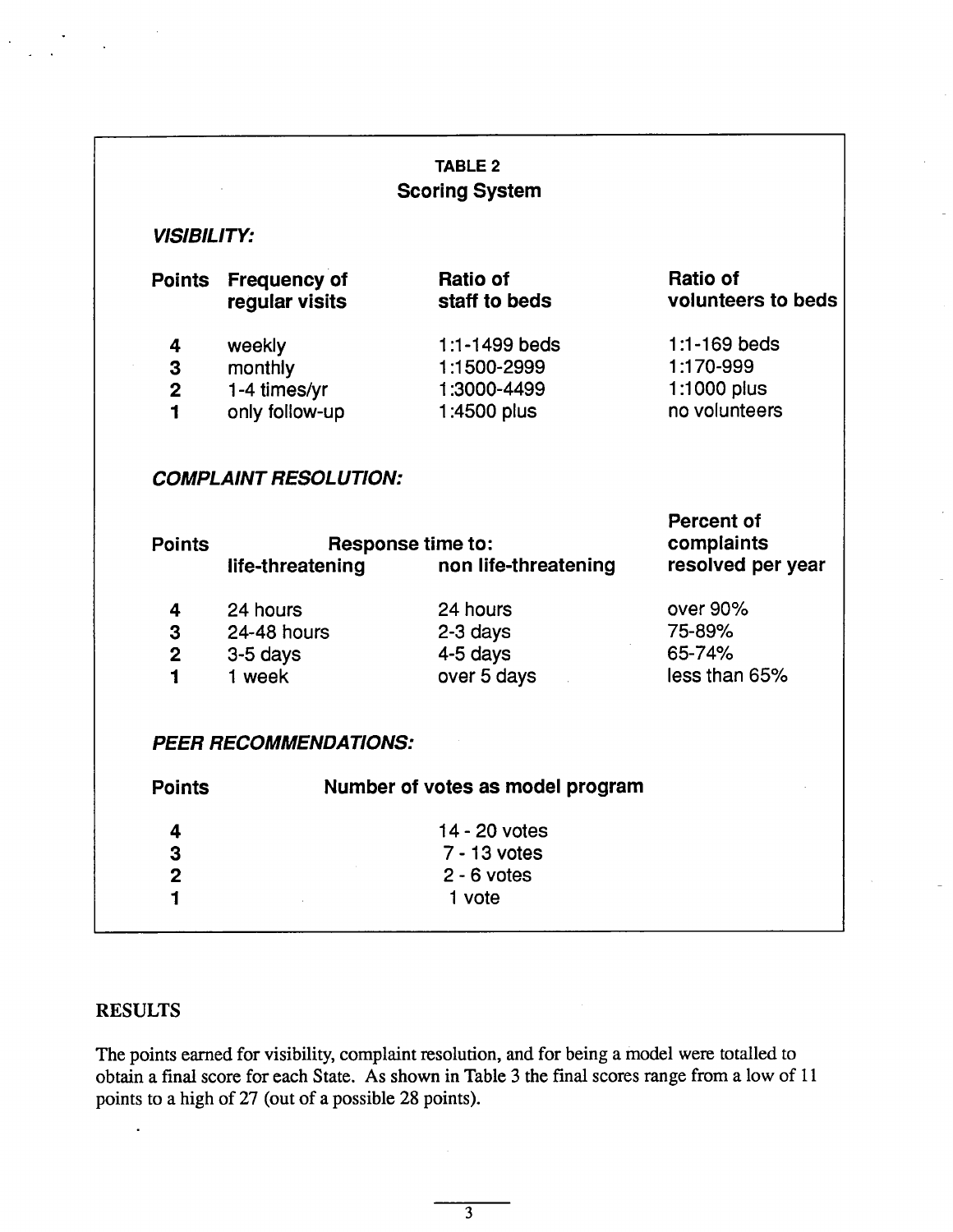| <b>TABLE 3</b><br><b>Results of Scores</b> |                            |                                            |                                       |                           |                                                       |                                               |                                            |                       |
|--------------------------------------------|----------------------------|--------------------------------------------|---------------------------------------|---------------------------|-------------------------------------------------------|-----------------------------------------------|--------------------------------------------|-----------------------|
|                                            | <b>VISIBILITY</b>          |                                            | <b>COMPLAINT</b><br><b>RESOLUTION</b> |                           |                                                       | <b>PEER</b><br><b>RECOM-</b><br><b>MENDA-</b> |                                            |                       |
| <b>STATE</b>                               | Frequency<br>of<br>regular | <b>Ratio of</b><br>staff to<br><b>beds</b> | Ratio of<br>volunteer<br>to beds      | Life-<br>Threat-<br>ening | <b>Response Time</b><br>Non Life-<br>threat-<br>ening | % of<br>complaint<br>resolved                 | <b>TIONS</b><br>Peer<br>votes for<br>model | <b>Total</b><br>score |
|                                            | visits                     |                                            |                                       |                           |                                                       |                                               | states                                     |                       |
| Alabama                                    | $\overline{c}$             | 4                                          | 1                                     | 2                         | 2                                                     | 3                                             | 0                                          | 14                    |
| Alaska                                     | $\overline{2}$             | 4                                          | 4                                     | 4                         | 4                                                     | 4                                             | 0                                          | 22                    |
| Arizona                                    | 4                          | $\overline{2}$                             | 3                                     | $\mathbf{2}$              | $\overline{2}$                                        | $\overline{c}$                                | 0                                          | 15                    |
| Arkansas                                   | 2                          | 4                                          | $\overline{2}$                        | 3                         | 3                                                     | 3                                             | 0                                          | 17                    |
| California                                 | $\overline{\mathbf{4}}$    | 3                                          | 3                                     | 4                         | 4                                                     | 3                                             | 4                                          | 25                    |
| Colorado                                   | 3                          | 3                                          | $\overline{c}$                        | $\overline{\mathbf{4}}$   | $\overline{\mathbf{4}}$                               | 3                                             | 3                                          | 22                    |
| Connecticut                                | 3                          | $\overline{2}$                             | 3                                     | $\overline{\mathbf{4}}$   | 3                                                     | $\overline{4}$                                | $\overline{0}$                             | 19                    |
| Delaware                                   | 4                          | 3                                          | 4                                     | 4                         | 4                                                     | $\overline{c}$                                | 1                                          | 22                    |
| <b>District of Columbia</b>                | 4                          | 4                                          | 4                                     | 4                         | 4                                                     | $\overline{\mathbf{4}}$                       | 3                                          | 27                    |
| Florida                                    | $\overline{2}$             | 1                                          | 3                                     | $\overline{\mathbf{4}}$   | $\overline{2}$                                        | 1                                             | 3                                          | 16                    |
| Georgia                                    | $\overline{2}$             | 4                                          | 3                                     | $\overline{\mathbf{4}}$   | 1                                                     | 3                                             | 3                                          | 20                    |
| Hawaii                                     | 1                          | $\overline{c}$                             | 1                                     | 3                         | 3                                                     | $\overline{c}$                                | $\overline{0}$                             | 12                    |
| Idaho                                      | $\overline{c}$             | 4                                          | 1                                     | $\overline{\mathbf{4}}$   | $\overline{2}$                                        | $\overline{2}$                                | $\overline{2}$                             | 17                    |
| lowa                                       | $\mathbf{1}$               | 1                                          | $\overline{\mathbf{4}}$               | $\overline{\mathbf{4}}$   | 1                                                     | 1                                             | $\mathbf 0$                                | 12                    |
| Illinois                                   | $\overline{2}$             | $\overline{2}$                             | 3                                     | 3                         | 3                                                     | 3                                             | 1                                          | 17                    |
| Indiana                                    | $\overline{2}$             | $\overline{c}$                             | 1                                     | 4                         | 1                                                     | $\overline{2}$                                | 0                                          | 12                    |
| Kansas                                     | $\overline{2}$             | 1                                          | 1                                     | 3                         | 3                                                     | $\mathbf{1}$                                  | 0                                          | 11                    |
| Kentucky                                   | 3                          | 3                                          | 4                                     | 4                         | $\overline{\mathbf{4}}$                               | $\overline{2}$                                | $\overline{2}$                             | 22                    |
| Louisiana                                  | 4                          | 3                                          | 4                                     | 3                         | 3                                                     | 3                                             | $\overline{c}$                             | 22                    |
| Maine                                      | $\mathbf{1}$               | $\overline{2}$                             | 3                                     | 4                         | 1                                                     | 3                                             | $\overline{c}$                             | 16                    |
| Maryland                                   | 3                          | 3                                          | 3                                     | 3                         | 3                                                     | $\overline{c}$                                | $\overline{c}$                             | 19                    |
| <b>Massachusetts</b>                       | 4                          | $\overline{\mathbf{4}}$                    | 3                                     | $\overline{\mathbf{4}}$   | 4                                                     | 4                                             | 4                                          | 27                    |
| Michigan                                   | 4                          | $\overline{c}$                             | $\overline{2}$                        | 4                         | 4                                                     | 3                                             | 4                                          | 23                    |
| <b>Minnesota</b>                           | $\overline{2}$             | $\overline{2}$                             | 3                                     | $\overline{\mathbf{c}}$   | $\overline{c}$                                        | 3                                             | 3                                          | 17                    |
| Mississippi                                | $\overline{2}$             | 4                                          | 3                                     | 4                         | $\ddot{4}$                                            |                                               | $\mathbf 0$                                | 18                    |
| Missouri                                   | $\overline{\mathbf{4}}$    | 1                                          | 3                                     | 3                         | 3                                                     | 4                                             | $\mathbf 0$                                | 18                    |
| Montana                                    | 3                          | $\mathbf{2}$                               | $\overline{\mathbf{4}}$               | $\overline{\mathbf{4}}$   | 1                                                     | 4                                             | $\mathbf 0$                                | 18                    |
| Nebraska                                   | $\overline{2}$             | 1                                          | $\overline{2}$                        | 4                         | 1                                                     | 3                                             | $\mathbf 0$                                | 13                    |
| Nevada                                     | $\overline{2}$             | 3                                          | 1                                     | 4                         | 3                                                     | 3                                             |                                            | 17                    |
| New Hampshire                              | $\overline{3}$             | $\overline{2}$                             | $\mathbf{2}$                          | 4                         |                                                       |                                               | 1                                          | 14                    |
| <b>New Jersey</b>                          | 1                          | 1                                          | 1                                     | 4                         | 3                                                     | $\overline{2}$                                | $\overline{2}$                             | 14                    |
| <b>New Mexico</b>                          | $\overline{\mathbf{4}}$    | 4                                          | 3                                     | $\overline{\mathbf{4}}$   | $\overline{\mathbf{4}}$                               | 3                                             | 1                                          | 23                    |
| New York                                   | 4                          | 3                                          | 3                                     | 3                         | 3                                                     | $\overline{\mathbf{4}}$                       | $\mathbf 0$                                | 20                    |
| North Carolina                             | $\overline{2}$             | $\overline{2}$                             | 4                                     | $\overline{\mathbf{4}}$   | 1                                                     | $\mathbf{1}$                                  | $\mathbf 0$                                | 14                    |

٦

 $\ddot{\phantom{0}}$ 

Г

 $\overline{4}$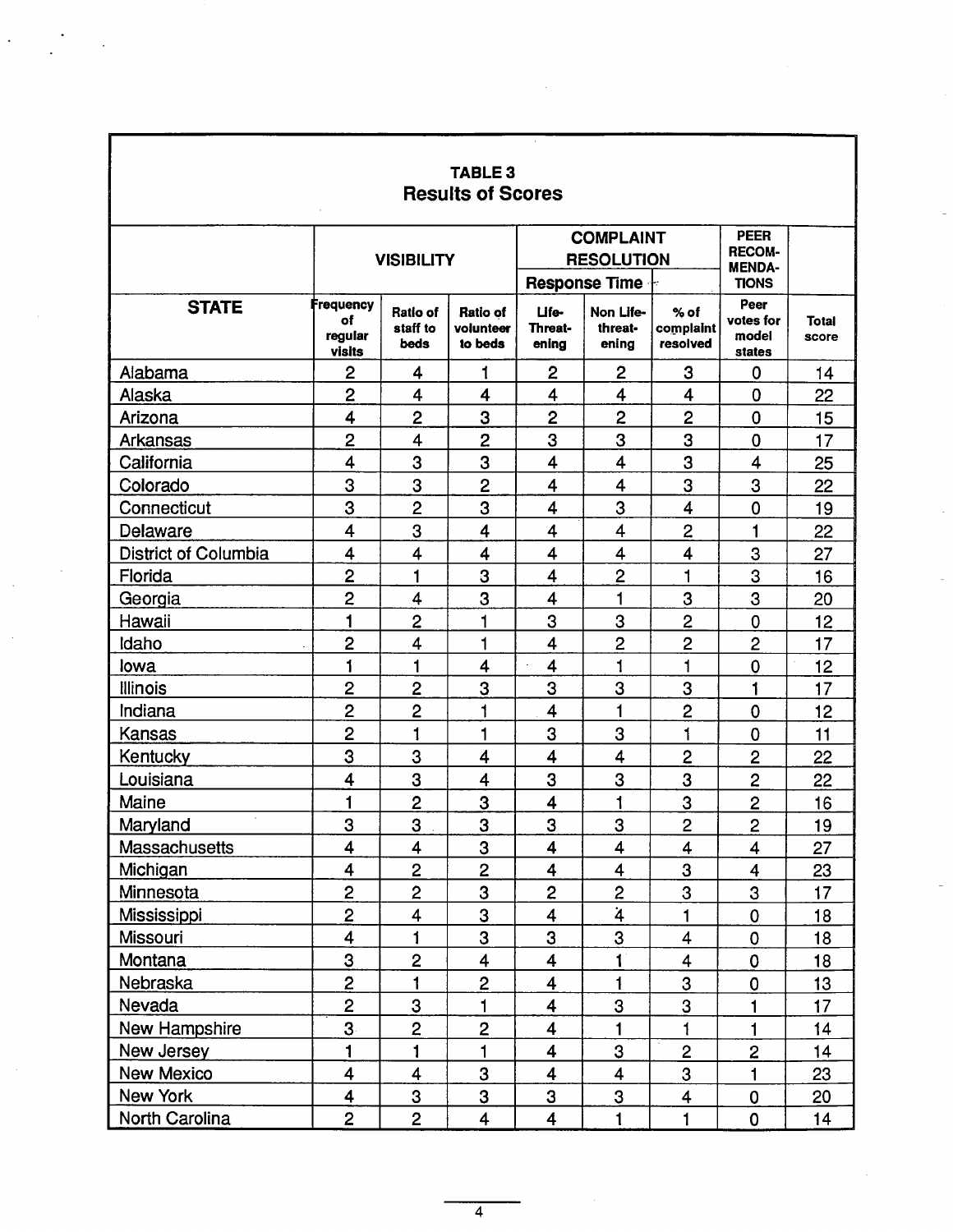|                | <b>VISIBILITY</b>                    |                                     | <b>COMPLAINT</b><br><b>RESOLUTION</b><br><b>Response Time</b> |                                  |                               | <b>PEER</b><br><b>RECOM-</b><br><b>MENDA-</b><br><b>TIONS</b> |                                      |                       |
|----------------|--------------------------------------|-------------------------------------|---------------------------------------------------------------|----------------------------------|-------------------------------|---------------------------------------------------------------|--------------------------------------|-----------------------|
| <b>STATE</b>   | Frequency<br>of<br>regular<br>visits | <b>Ratio of</b><br>staff to<br>beds | Ratio of<br>volunteer<br>to beds                              | Life-<br><b>Threat-</b><br>ening | Non Life-<br>threat-<br>enina | $%$ of<br>complaint<br>resolved                               | Peer<br>votes for<br>model<br>states | <b>Total</b><br>score |
| North Dakota   | $\overline{2}$                       | $\mathbf{2}$                        | 3                                                             | 4                                | $\overline{2}$                | 3                                                             |                                      | 17                    |
| Ohio           | 4                                    | 3                                   | 3                                                             | 4                                | 1                             | $\overline{2}$                                                | 4                                    | 21                    |
| Oklahoma       | 3                                    | 3                                   | 4                                                             | $\overline{c}$                   | $\overline{2}$                | 3                                                             | 3                                    | 20                    |
| Oregon         | 4                                    | $\overline{2}$                      | 4                                                             | 4                                | 4                             | 3                                                             | $\overline{c}$                       | 23                    |
| Pennsylvania   | 2                                    | $\overline{c}$                      | $\overline{2}$                                                | 4                                | $\overline{2}$                | 1                                                             | 0                                    | 13                    |
| Rhode Island   | 3                                    |                                     | 4                                                             | 4                                | 4                             | 3                                                             | 0                                    | 19                    |
| South Carolina | 1                                    | Ч                                   | 1                                                             | 4                                | 4                             | 1                                                             | 1                                    | 13                    |
| South Dakota   | 3                                    | $\overline{\mathbf{4}}$             | 1                                                             | 4                                | 3                             | 4                                                             | $\mathbf 0$                          | 19                    |
| Tennessee      | 4                                    | 2                                   | $\overline{2}$                                                | 2                                | 3                             | $\mathbf{2}$                                                  | 1                                    | 16                    |
| Texas          | 3                                    | $\overline{2}$                      | 3                                                             | 4                                | 3                             | 4                                                             | $\overline{c}$                       | 21                    |
| Utah           | 1                                    | 4                                   | $\overline{2}$                                                | 2                                |                               | $\overline{4}$                                                | $\mathbf 0$                          | 14                    |
| Vermont        | 3                                    | 4                                   | $\overline{2}$                                                | 4                                | 3                             | $\overline{c}$                                                | 4                                    | 19                    |
| Virginia       | $\overline{c}$                       | $\overline{2}$                      | 3                                                             | 3                                | 3                             | 3                                                             | $\overline{2}$                       | 18                    |
| Washington     | 4                                    |                                     | 3                                                             | 1                                | 1                             | 3                                                             | 1                                    | 14                    |
| West Virginia  | 3                                    | 3                                   | $\overline{2}$                                                | $\overline{\mathbf{4}}$          | 4                             | 3                                                             | 0                                    | 19                    |
| Wisconsin      | $\mathbf{2}$                         |                                     | $\overline{\mathbf{4}}$                                       | 4                                | 2                             | 3                                                             | $\overline{2}$                       | 18                    |
| Wyoming        | $\overline{2}$                       | 4                                   | 4                                                             | 4                                | 3                             | $\overline{2}$                                                | 0                                    | 19                    |

TABLE 3 (cont.)

Based on these scores we were able to group the State programs into three levels of success: most, moderate and least.

#### LIMITATIONS

Limtations exist in this index in that the information is basically self-reported. Also, many somewhat intangible factors, which contribute to the success of an ombudsman program, are not captured. These include: program independence, the ability of a program to influence legislation or change policy, the relationship of the ombudsman program with other State agencies and providers and the impact of the personality and leadership style of the State ombudsman. To some degree, however, the recommendations of model programs incorporate these intangibles.

#### RECOMMENDATION

The above index is meant to demonstrate that, despite certain limitations, such a measurement system is possible. The development of a measurement or rating system, using either our methodology or an alternative, would provide a comparative basis for analyzing State programs, measuring progress and targeting technical assistance. We recommend that AoA implement such a system.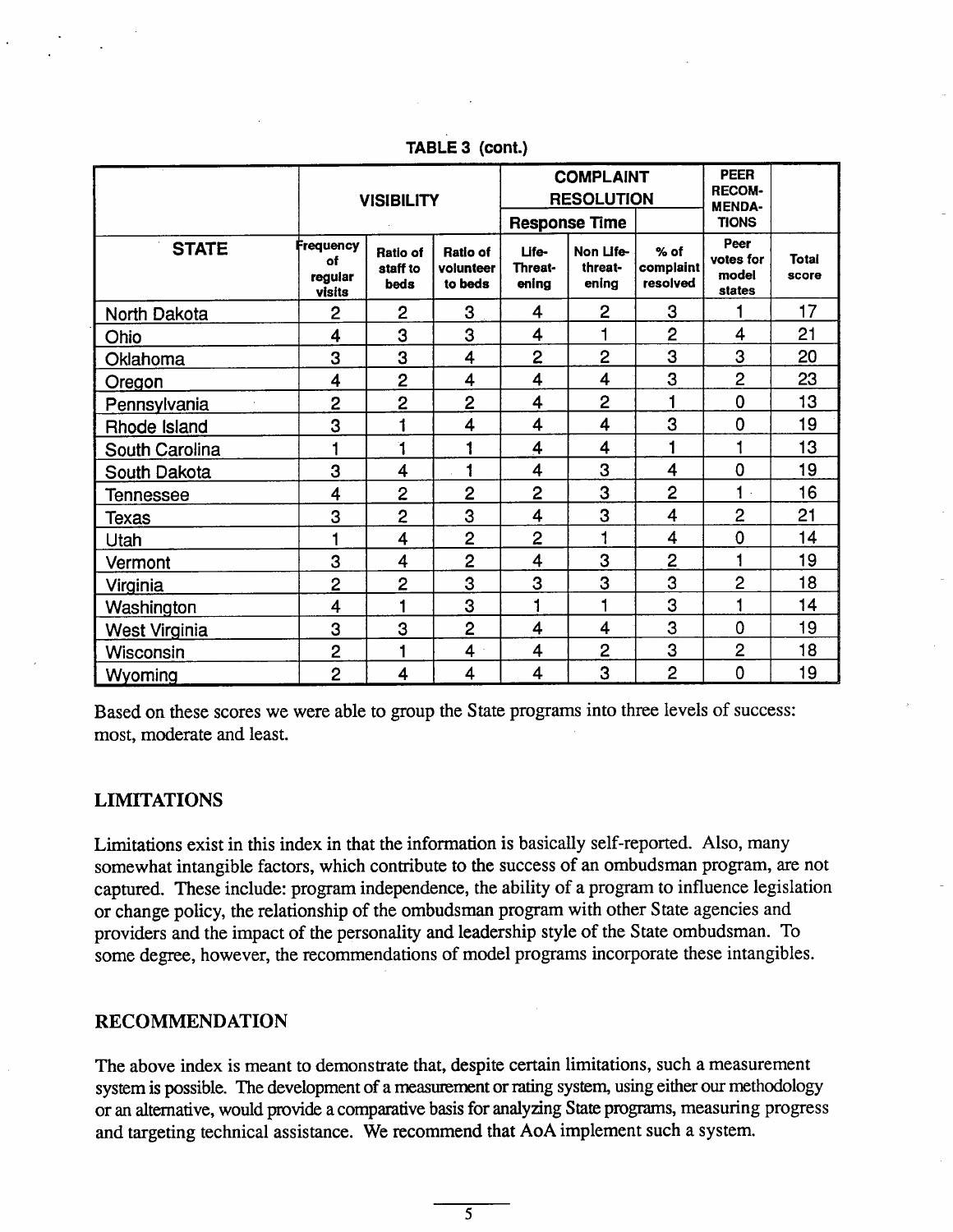### APPENDIX A

#### TABLE 4

#### Output Measures for Ombudsman Programs: Visibilty Criteria. Reported Activity ا<br>پیدائش ک

| <b>STATE</b>                | <b>Frequency of regular</b><br>visits | <b>Ratio of staff</b><br>to beds | Ratio of volunteers to<br>beds |
|-----------------------------|---------------------------------------|----------------------------------|--------------------------------|
| Alabama                     | $3x$ per year                         | 1 per 385                        | 0                              |
| Alaska                      | yearly                                | 1 per 1123                       | 1 per 79                       |
| Arizona                     | weekly                                | 1 per 3018                       | 1 per 246                      |
| <b>Arkansas</b>             | 4 x per year                          | 1 per 1267                       | 1 per 1900                     |
| California                  | weekly                                | 1 per 2000                       | 1 per 800                      |
| Colorado                    | monthly                               | 1 per 2558                       | 1 per 1023                     |
| Connecticut                 | $2 - 3x$ per month                    | 1 per 4020                       | 1 per 670                      |
| Delaware                    | weekly                                | 1 per 1980                       | 1 per 135                      |
| <b>District of Columbia</b> | 2 x per year                          | 1 per 872                        | 1 per 74                       |
| Florida                     | yearly                                | 1 per 9474                       | 1 per 632                      |
| Georgia                     | 4 x per year                          | 1 per 1259                       | 1 per 871                      |
| Hawaii                      | no reg. visit                         | 1 per 3262                       | 0                              |
| Idaho                       | 4 x per year                          | 1 per 849                        | $\mathbf 0$                    |
| lowa                        | no reg. visit                         | 1 per 43000                      | 1 per 18                       |
| <b>Illinois</b>             | yearly                                | 1 per 3640                       | 1 per 557                      |
| Indiana                     | yearly                                | 1 per 4127                       | 0                              |
| Kansas                      | 2 x per year                          | 1 per 9694                       | $\mathbf 0$                    |
| Kentucky                    | monthly                               | 1 per 1748                       | 1 per 157                      |
| Louisiana                   | weekly                                | 1 per 1892                       | 1 per $80$                     |
| Maine                       | no reg. visit                         | 1 per 4290                       | 1 per 757                      |
| Maryland                    | monthly                               | 1 per 2094                       | 1 per 481                      |
| Massachusetts               | weekly                                | 1 per 590                        | 1 per 235                      |
| Michigan                    | weekly                                | 1 per 4255                       | 1 per 1337                     |
| Minnesota                   | $2 - 5x$ per year                     | 1 per 3329                       | 1 per 370                      |
| Mississippi                 | 4 x per year                          | 1 per 1248                       | 1 per 999                      |
| <b>Missouri</b>             | weekly                                | 1 per 5329                       | 1 per 213                      |
| Montana                     | monthly                               | 1 per 3250                       | 1 per 144                      |
| Nebraska                    | yearly                                | 1 per 10558                      | 1 per 1920                     |
| Nevada                      | 4 x per year                          | 1 per 1591                       | 0                              |
| <b>New Hampshire</b>        | monthly                               | 1 per 3113                       | 1 per 1556                     |
| <b>New Jersey</b>           | no reg. visit                         | 1 per 7143                       | 0                              |
| New Mexico                  | weekly                                | 1 per 1272                       | 1 per 191                      |
| New York                    | weekly                                | 1 per 2660                       | 1 per 346                      |
| North Carolina              | 4 x per year                          | 1 per 4427                       | 1 per 48                       |
| North Dakota                | 2 x per year                          | 1 per 4045                       | 1 per 202                      |
| Ohio                        | weekly                                | 1 per 2060                       | 1 per 412                      |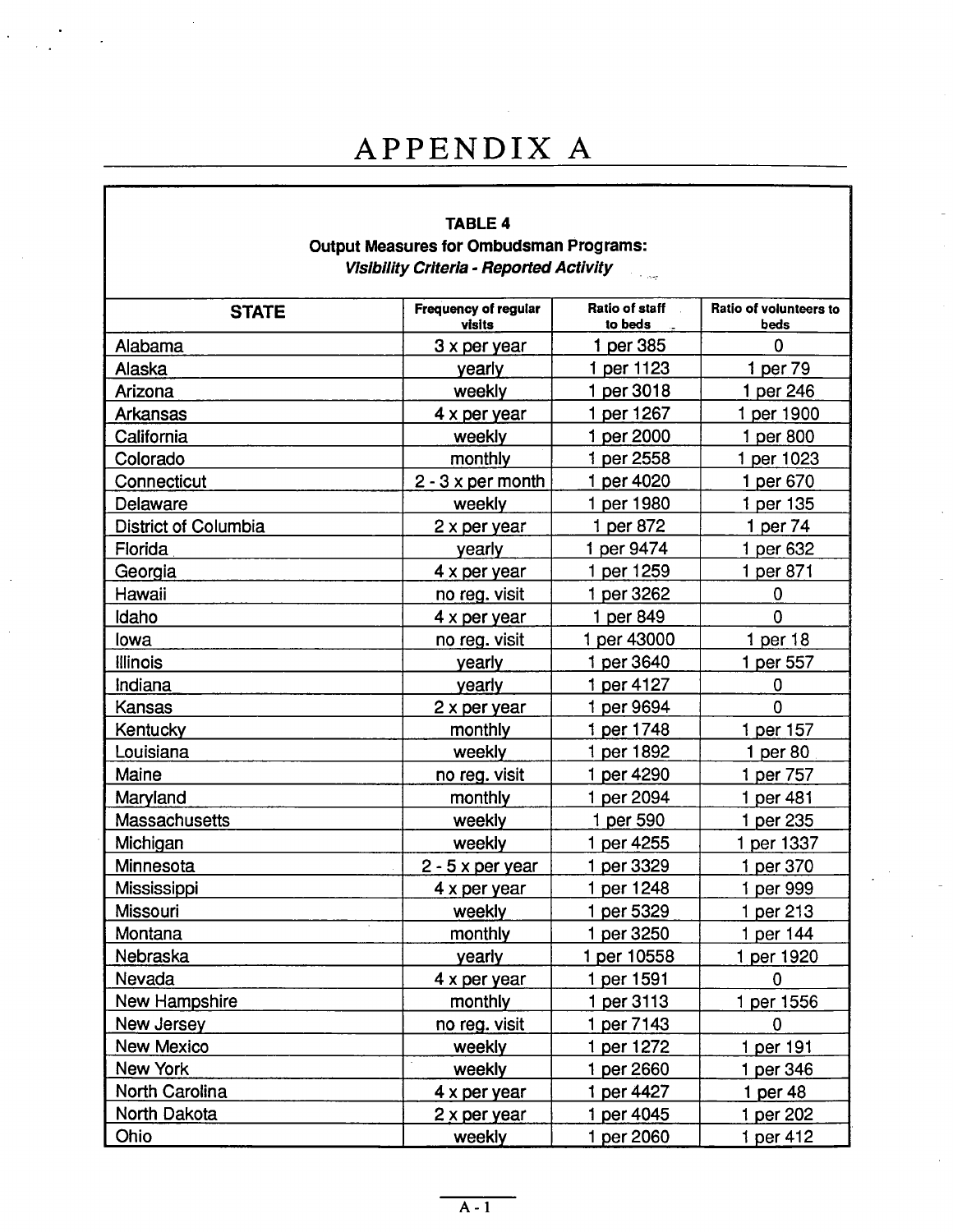### TABLE 4 (cont.)

| <b>STATE</b>          | Frequency of regular<br>visits | <b>Ratio of staff</b><br>to beds | Ratio of volunteers to<br><b>beds</b> |
|-----------------------|--------------------------------|----------------------------------|---------------------------------------|
| $\bullet$<br>Oklahoma | monthly                        | per 2174                         | per 130                               |
| Oregon                | weekly                         | 1 per 3215                       | 1 per 137                             |
| Pennsylvania          | 1 x per year                   | per 3596                         | in 2 programs                         |
| Rhode Island          | monthly                        | per 10331                        | 1 per 103                             |
| South Carolina        | no reg. visit                  | 1 per 5665                       |                                       |
| South Dakota          | monthly                        | 1 per 1409                       | $\Omega$                              |
| Tennessee             | weekly                         | 1 per 3912                       | 1 per 1863                            |
| Texas                 | $2 \times per$ month           | 1 per 3441                       | 1 per 227                             |
| <b>Utah</b>           | no reg. visit                  | 1 per 1062                       | 1 per 2833                            |
| Vermont               | monthly                        | 1 per 854                        | 1 per 2990                            |
| Virginia              | varies                         | 1 per 3596                       | 1 per 839                             |
| Washington            | weekly                         | 1 per 6678                       | 1 per 445                             |
| <b>West Virginia</b>  | monthly                        | 1 per 1500                       | per 7500                              |
| Wisconsin             | 1 x per year                   | 1 per 6685                       | 1 per 168                             |
| Wyoming               | 1 x per year                   | 1 per 214                        | 1 per 98                              |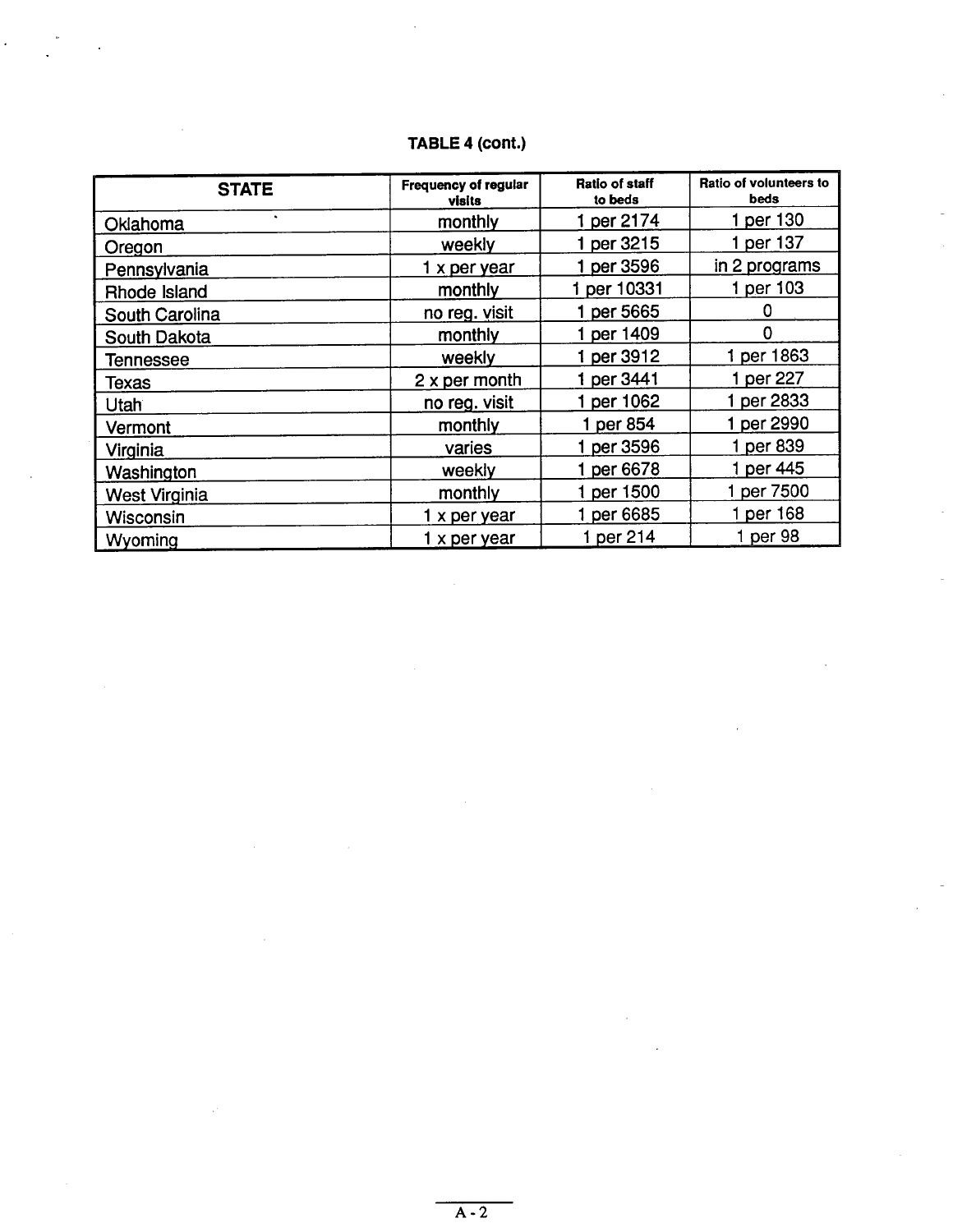### APPENDIX

#### TABLE 5 Output Measures for Ombudsman Programs: Complaint Resolution Criteria - Reported Activity

|                             |                   | <b>Complaint Response Time</b> |                                      |
|-----------------------------|-------------------|--------------------------------|--------------------------------------|
| <b>STATE</b>                | Life threatening  | Non Life threatening           | % of complaints<br>resolved per year |
| Alabama                     | <u>3 - 5 days</u> | $3 - 5$ days                   | 83%                                  |
| Alaska                      | 24 hours          | 24 hours                       | 93%                                  |
| Arizona                     | 5 days max.       | 5 days max.                    | 74%                                  |
| <b>Arkansas</b>             | 48 hours          | $2 - 3$ days                   | 87%                                  |
| California                  | 24 hours          | 24 hours                       | 75%                                  |
| Colorado                    | 24 hours          | 24 hours                       | 83%                                  |
| Connecticut                 | 24 hours          | 3 days                         | 96%                                  |
| Delaware                    | 24 hours          | 24 hours                       | 67%                                  |
| <b>District of Columbia</b> | 24 hours          | 24 hours                       | 90%                                  |
| Florida                     | 24 hours          | 5 days                         | 50%                                  |
| Georgia                     | 24 hours          | 1 week                         | 75%                                  |
| Hawaii                      | 24 - 48 hours     | 2 days                         | 72%                                  |
| idaho                       | 24 hours          | 5 days                         | 72%                                  |
| lowa                        | 24 hours          | priority                       | 35%                                  |
| <b>Illinois</b>             | 48 hours          | 2 days                         | 81%                                  |
| Indiana                     | 24 hours          | 2 weeks                        | 69%                                  |
| Kansas                      | 24 - 48 hours     | 2 days                         | 25%                                  |
| <b>Kentucky</b>             | 24 hours          | 24 hours                       | 65%                                  |
| Louisiana                   | 48 hours          | 2 days                         | 80%                                  |
| Maine                       | 24 hours          | 1 week                         | 77%                                  |
| Maryland                    | 24 - 48 hours     | 2 days                         | 68%                                  |
| Massachusetts               | 24 hours          | 24 hours                       | 95%                                  |
| Michigan                    | 24 hours          | 24 hours                       | 77%                                  |
| Minnesota                   | 5 days            | 5 days                         | 77%                                  |
| Mississippi                 | 24 hours          | 24 hours                       | 60%                                  |
| Missouri                    | 24 - 48 hours     | 2 days                         | 90%                                  |
| Montana                     | 24 hours          | 1 week                         | 100%                                 |
| Nebraska                    | 24 hours          | 10 days                        | 85%                                  |
| Nevada                      | 24 hours          | 3 days                         | 80%                                  |
| New Hampshire               | 24 hours          | months                         | 43%                                  |
| New Jersey                  | 24 hours          | 3 days                         | $D/K^*$                              |
| New Mexico                  | 24 hours          | 24 hours                       | 75%                                  |
| New York                    | 48 hours          | 2 days                         | 92%                                  |
| North Carolina              | 24 hours          | 1 week                         | 60%                                  |
| North Dakota                | 24 hours          | 4 days                         | 80%                                  |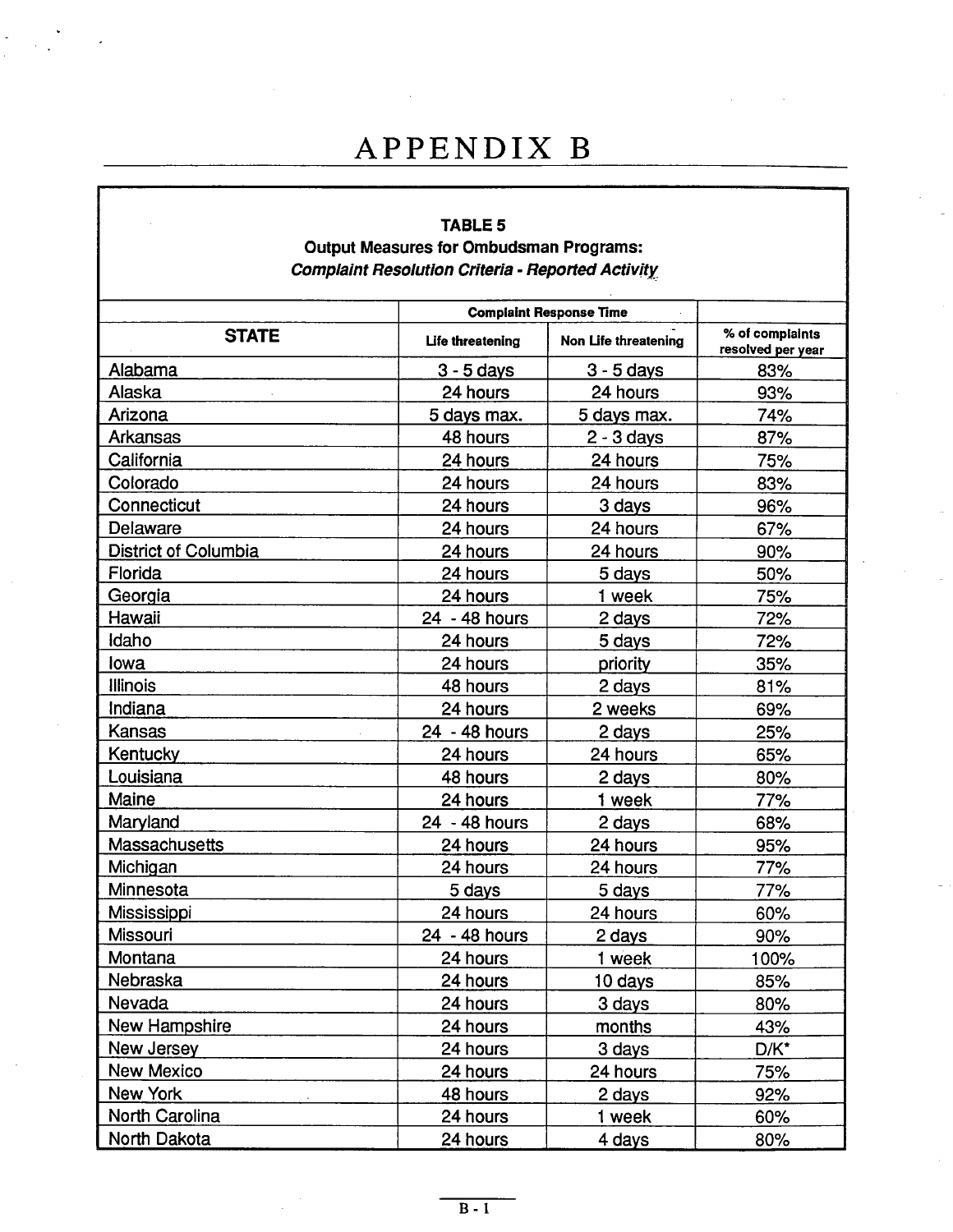|                      |                  | <b>Complaint Response Time</b> |                                      |
|----------------------|------------------|--------------------------------|--------------------------------------|
| <b>STATE</b>         | Life threatening | Non Life threatening           | % of complaints<br>resolved per year |
| Ohio                 | 24 hours         | 1 week                         | 67%                                  |
| Oklahoma             | $3 - 5$ days     | $3 - 5$ days                   | 80%                                  |
| Oregon               | 24 hours         | 24 hours                       | 75%                                  |
| Pennsylvania         | 24 hours         | 5 days                         | 40%                                  |
| Rhode Island         | 24 hours         | 24 hours                       | 85%                                  |
| South Carolina       | 24 hours         | 24 hours                       | 60%                                  |
| South Dakota         | 24 hours         | 3 days                         | 100%                                 |
| Tennessee            | 3 days           | 3 days                         | 70%                                  |
| Texas                | 24 hours         | 3 days                         | 92%                                  |
| Utah                 | 3 days           | 3 weeks                        | 98%                                  |
| Vermont              | 24 hours         | 3 days                         | 70%                                  |
| Virginia             | 48 hours         | 48 hours                       | 84%                                  |
| Washington           | 1 week           | 1 week                         | 80%                                  |
| <b>West Virginia</b> | 24 hours         | 24 hours                       | 79%                                  |
| Wisconsin            | 24 hours         | 4 days                         | 76%                                  |
| Wyoming              | 24 hours         | 3 days                         | 72%                                  |

### TABLE 5 (cont.

\* New Jersey does not keep statistics on the percent of complaints resolved in a year. In order to include this statistic in the index we projected an estimated value based on their other reported activities.